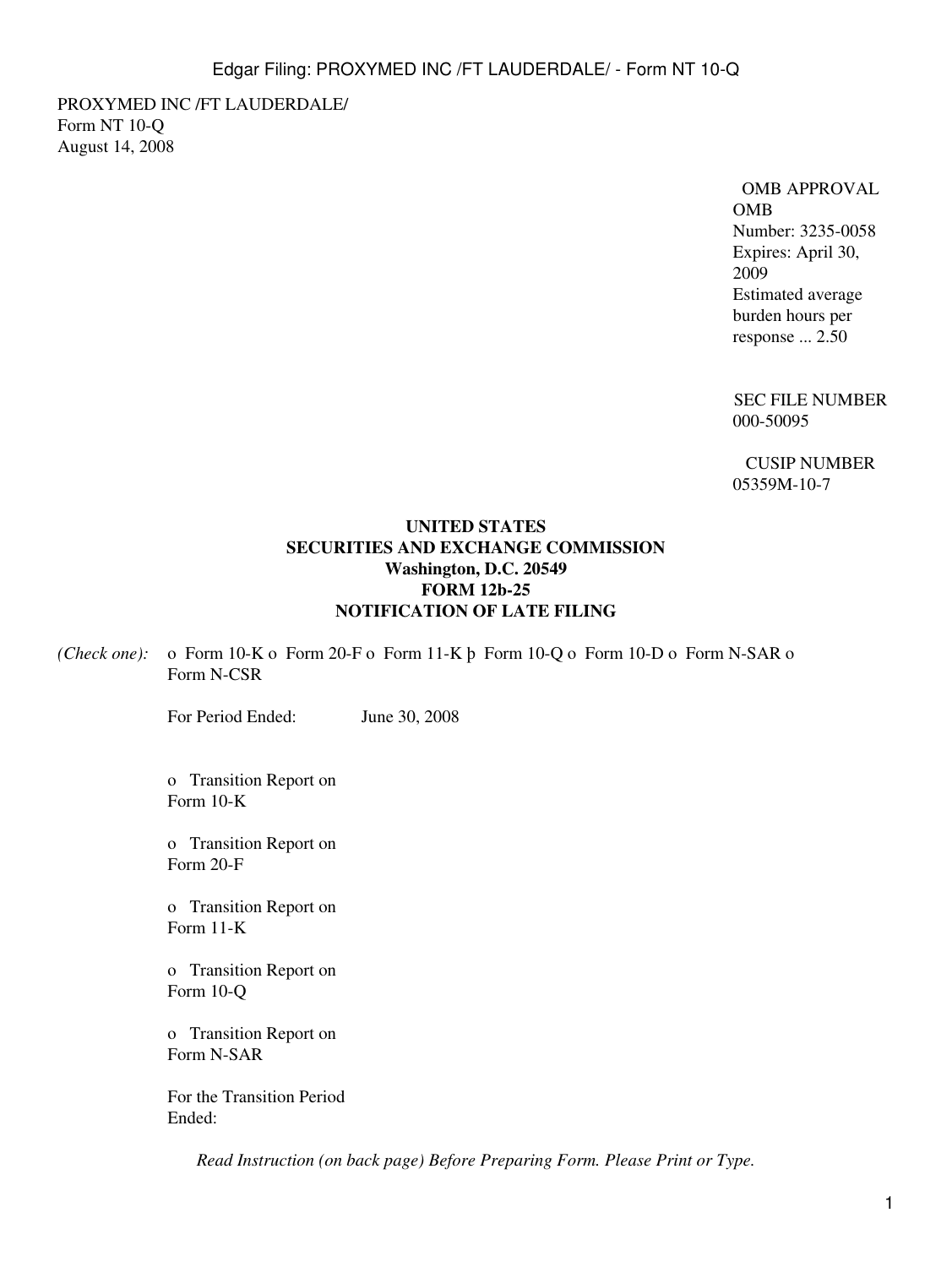## Edgar Filing: PROXYMED INC /FT LAUDERDALE/ - Form NT 10-Q

#### **Nothing in this form shall be construed to imply that the Commission has verified any information contained herein.**

If the notification relates to a portion of the filing checked above, identify the Item(s) to which the notification relates: **PART I REGISTRANT INFORMATION**

PROXYMED, INC.

Full Name of Registrant

Former Name if Applicable 1854 Shackleford Court, Suite 200

Address of Principal Executive Office *(Street and Number)* Norcross, Georgia 30093

#### City, State and Zip Code

#### **PART II RULES 12b-25(b) AND (c)**

If the subject report could not be filed without unreasonable effort or expense and the registrant seeks relief pursuant to Rule 12b-25(b), the following should be completed. (Check box if appropriate)

- þ (a) The reason described in reasonable detail in Part III of this form could not be eliminated without unreasonable effort or expense
	- (b) The subject annual report, semi-annual report, transition report on Form 10-K, Form 20-F, Form 11-K, Form N-SAR or Form N-CSR, or portion thereof, will be filed on or before the fifteenth calendar day following the prescribed due date; or the subject quarterly report or transition report on Form 10-Q or subject distribution report on Form 10-D, or portion thereof, will be filed on or before the fifth calendar day following the prescribed due date; and

(c) The accountant s statement or other exhibit required by Rule  $12b-25(c)$  has been attached if applicable. **PART III NARRATIVE**

State below in reasonable detail why Forms 10-K, 20-F, 11-K, 10-Q, 10-D, N-SAR, N-CSR, or the transition report or portion thereof, could not be filed within the prescribed time period.

ProxyMed, Inc. s (the Company) Quarterly Report on Form 10-Q for the quarter ended June 30, 2008 cannot be filed with the Securities and Exchange Commission (SEC) at this time without unreasonable effort or expense because the Company has been unable to obtain a review of the Company s interim financial statements by an independent accountant using professional review standards and procedures, although such a review is required by Form 10-Q pursuant to Rule 10-01(d) of Regulation S-X. The Company filed a voluntary petition for relief under Chapter 11 of Title 11 of the United States Bankruptcy Code on July 23, 2008. Currently, the Company does not have the funds to pay an independent public accountant to review the interim financial statements. As a result, the Company has not had the resources, and does not expect to have the resources, to file its Form 10-Q. In lieu of filing its Form 10-Q, the Company has furnished the information that would otherwise be filed in its Form 10-Q as an exhibit attached to a Current Report on Form 8-K filed with the SEC as of today s date.

SEC 1344 (05-06) **Persons who**

**are to respond to the collection of information contained in this form are not required**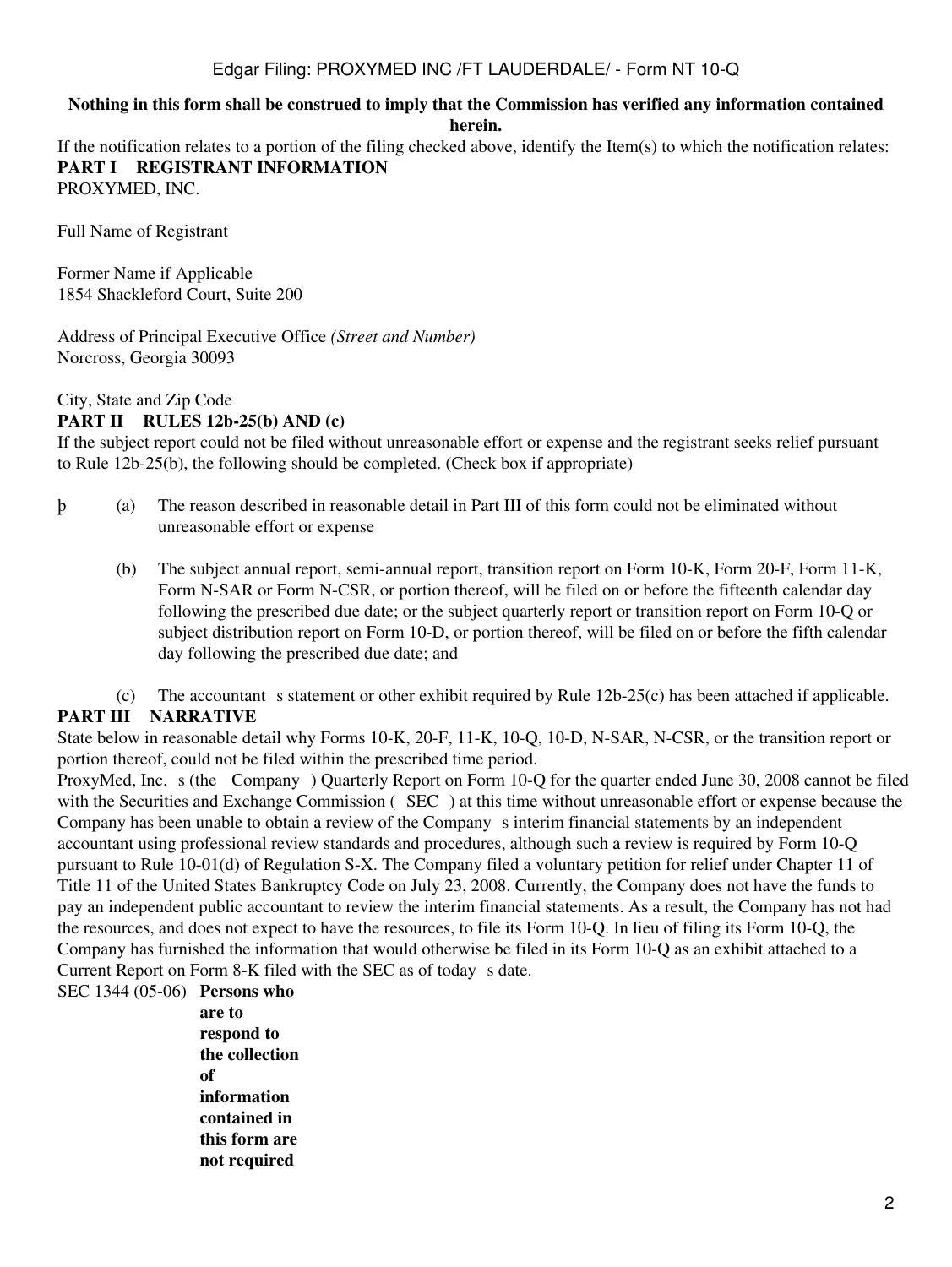**to respond unless the form displays a currently valid OMB control number.**